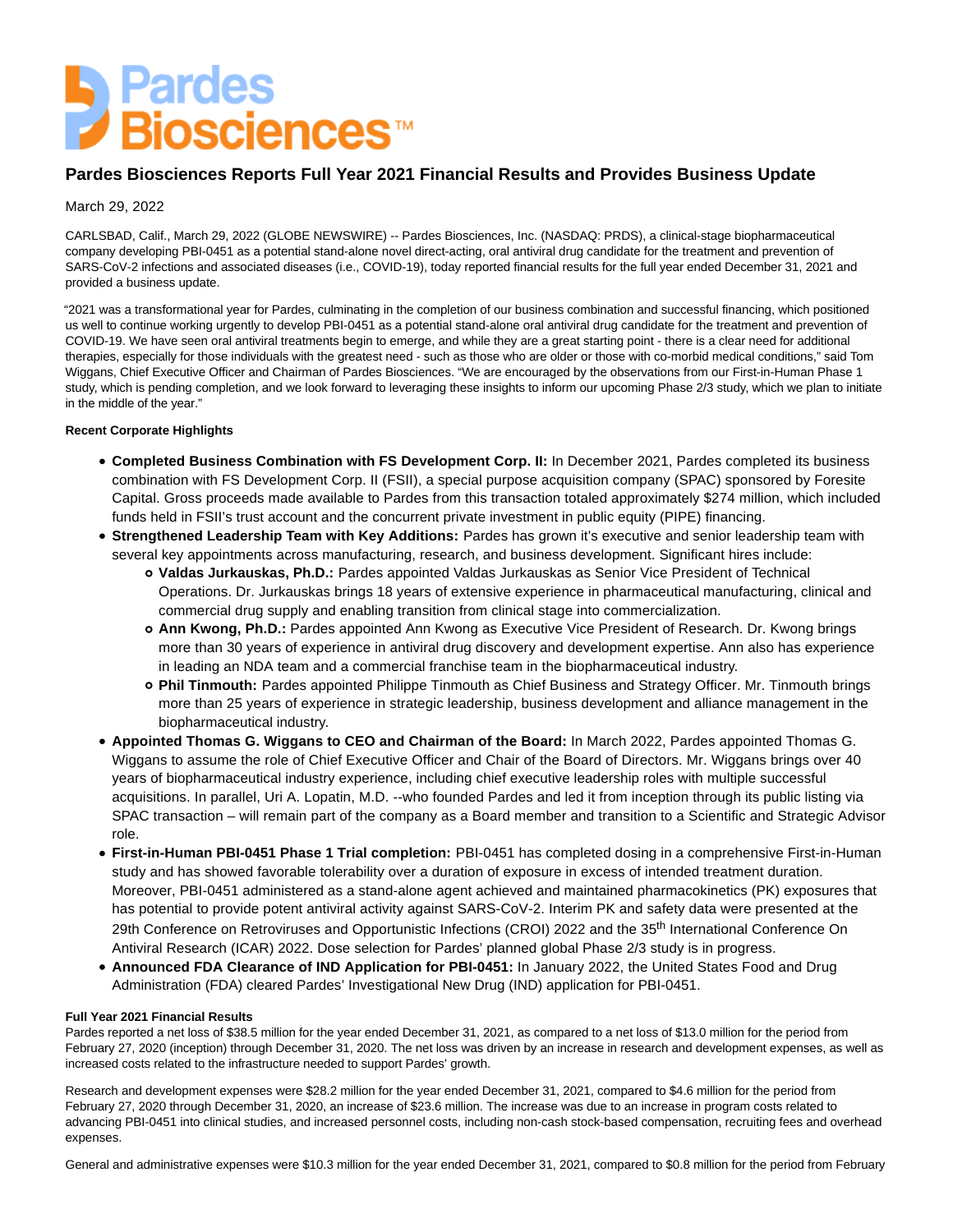27, 2020 through December 31, 2020, an increase of \$9.5 million. The increase was due to increased personnel costs, including non-cash stock-based compensation, increased professional services related to corporate legal fees, patent legal fees, pre-commercial planning, consulting, recruiting services and accounting services.

Pardes' cash and cash equivalents as of December 31, 2021 was \$268.7 million. The company expects that the cash and cash equivalents it had on hand on December 31, 2021 will be sufficient to fund operating expenses and capital expenditures into the second half of 2023.

#### **About Pardes Biosciences, Inc.**

Pardes Biosciences is a clinical-stage biopharmaceutical company created to help solve pandemic-sized problems, starting with COVID-19. We are applying modern reversible-covalent chemistry as a starting point to discover and develop novel oral drug candidates. For more information, please visit [www.pardesbio.com.](https://www.globenewswire.com/Tracker?data=8iWChjKegrIaX4YfdzlDQuc3KOVR5CA-ACpfnM5Iw839s49jZfbf_TkwBvR3AGrrQiW3WhxxJn6CXgF8hXIIzA==)

#### **About PBI-0451**

PBI-0451 is an orally administered direct-acting antiviral (DAA) that inhibits the coronavirus (CoV) main protease (Mpro), including the SARS-CoV-2 that causes COVID-19. Inhibition of Mpro prevents the liberation and assembly of the viral replication complex of the viral replication complex within infected cells that is required to produce more viral RNA and virions. Safety and pharmacokinetic (PK) data from the first-in-human study (Study PBI-0451-0001, NCT 05011812) support that PBI-0451, administered twice daily (BID) as a stand-alone agent has the potential to yield substantial antiviral activity against SARS-CoV-2 clinically. This is supported by favorable tolerability and safety data from oral administration of PBI-0451.

#### **Availability of Other Information about Pardes Biosciences**

Pardes Biosciences intends to use the Investors page of its website [\(https://ir.pardesbio.com\)](https://www.globenewswire.com/Tracker?data=C8-57GgGpZYT0Xs7hRja-jv5HjPq09g7jKfkps-lyKYlJZ-0dXlkE95i21k_pcN8NW2wDMvURkSKDnJwVtRjpH-0fKn2bsypANAoIxVLc0w=) as a means of disclosing material non-public information and for complying with its disclosure obligations under Regulation FD (Fair Disclosure). Accordingly, investors should monitor Pardes Biosciences' Investors website, in addition to following Pardes' press releases, Securities and Exchange Commission filings, public conference calls, presentations and webcasts.

#### **Investor Contact**:

[ir@pardesbio.com](https://www.globenewswire.com/Tracker?data=T4aYn3ehHWySq3l6tywucsWoHGjQzOn7X-QQyhkh8ZM8-eG_rGMIZ5ZsTkDALZ0tEmZPD3i7w9Up9f50Y7cJIw==)

Stephen Jasper Gilmartin Group (858) 525-2047 [stephen@gilmartinir.com](https://www.globenewswire.com/Tracker?data=Pr7WDFRDMi-XPR8OFDXvceg3q2HglQzPgAb_OgWzdOqydpKnLQudxsFXQi7v9gHxVNAukb4g7gzL44q8KymeElePABjlcLoXwKmSrKH3YYs=)

#### **Select Financial Information:**

Pardes Biosciences, Inc. Condensed Consolidated Statements of Operations (Unaudited) (in thousands, except share and per share amounts)

|                                                               | Year Ended December 31,<br>2021 | Period from February 27,<br>2020<br>(inception) through<br>December 31,<br>2020 |          |  |
|---------------------------------------------------------------|---------------------------------|---------------------------------------------------------------------------------|----------|--|
| Operating expenses:                                           |                                 |                                                                                 |          |  |
| Research and development                                      | \$<br>28,152                    | - \$                                                                            | 4,563    |  |
| General and administrative                                    | 10,336                          |                                                                                 | 750      |  |
| Total operating expenses                                      | 38,488                          |                                                                                 | 5,313    |  |
| Loss from operations                                          | 38,488                          |                                                                                 | 5,313    |  |
| Other income (expense):                                       |                                 |                                                                                 |          |  |
| Interest expense, net                                         | (30)                            |                                                                                 |          |  |
| Change in fair value of SAFE liability                        |                                 |                                                                                 | (7,693)  |  |
| Total other expense, net                                      | (30)                            |                                                                                 | (7,693)  |  |
| Net loss                                                      | (38, 518)                       | \$                                                                              | (13,006) |  |
| Weighted-average number of common shares -- basic and diluted | 3,800,506                       |                                                                                 |          |  |
| Net loss per share - basic and diluted                        | \$<br>(10.13)                   | \$                                                                              |          |  |

# Pardes Biosciences, Inc.

Condensed Consolidated Balance Sheets

(Unaudited)

(In thousands)

|                                           | December 31,<br>2021 |      | December 31,<br>2020 |  |
|-------------------------------------------|----------------------|------|----------------------|--|
| <b>Assets</b>                             |                      |      |                      |  |
| Current assets:                           |                      |      |                      |  |
| Cash and cash equivalents                 | 268,678              | - \$ | 3.410                |  |
| Prepaid expenses and other current assets | 6,581                |      | 194                  |  |
|                                           |                      |      |                      |  |